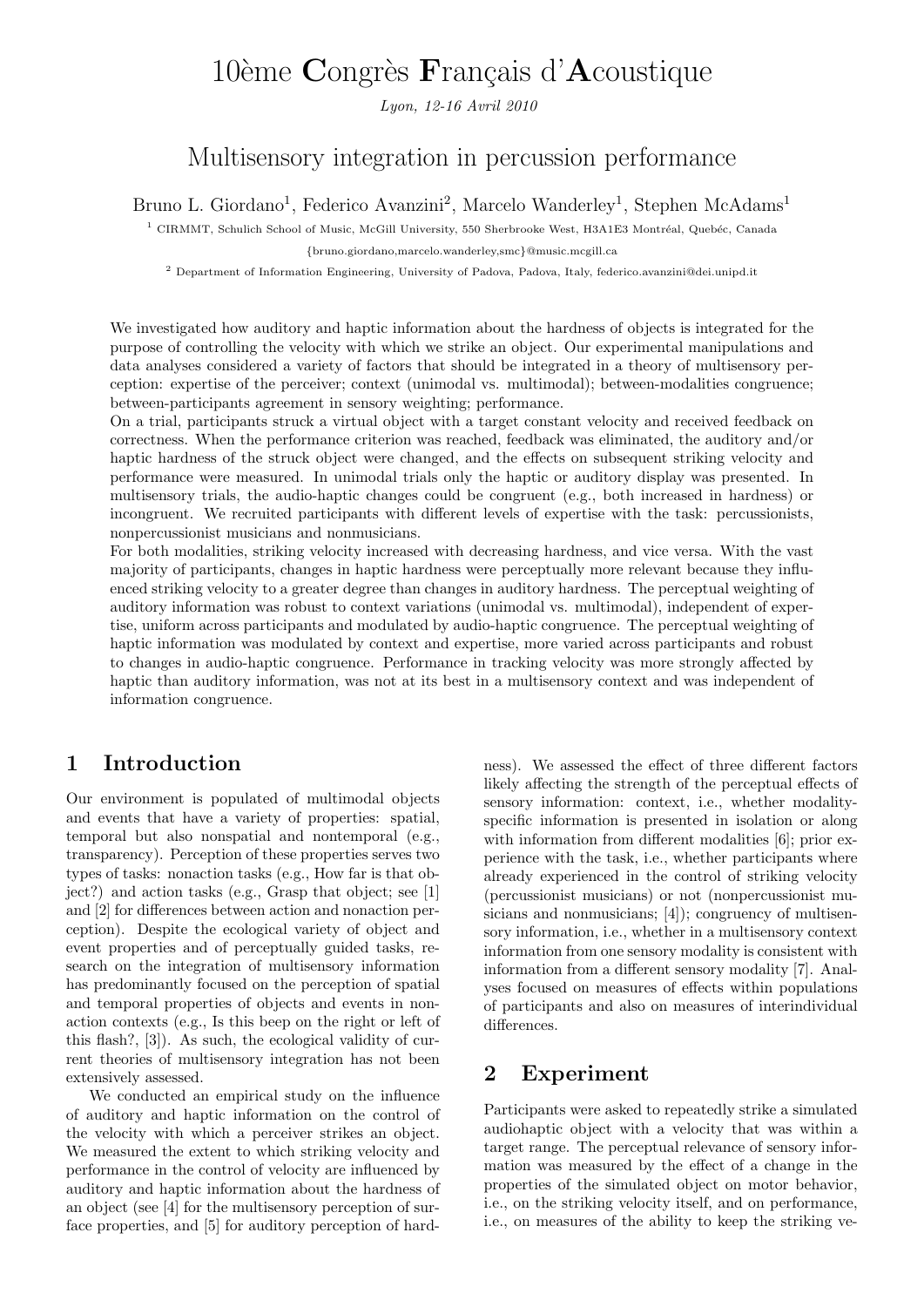locity within the target velocity range.

#### 2.1 Methods

#### 2.1.1 Participants

Fortytwo right-handed observers took part in the experiment (26 females, 16, males; mean age = 22.5 yrs,  $STD = 4$ . They all had normal hearing, as assessed with a standard audiometric procedure [8, 9]. Fourteen participants were nonmusicians (less than four years of musical training, mean  $= 0.9$  yrs;  $STD = 1.4$ ; fourteen were musicians with no training in percussions (at least four years of musical training, mean = 12.6 yrs; STD  $= 5.1$ ; fourteen were musicians with a minimum of 5 years of training in percussions (mean = 11.6 yrs; STD  $= 3.7$ .

#### 2.1.2 Apparatus

Participants were seated inside an IAC double-walled soundproof booth. They held with their right hand the stylus of a Phantom Desktop, a force-feedback device used to present the haptic stimulus. The Phantom Desktop was interfaced with a real-time model for the synthesis of impact sounds [10, 11], and with a software system for the control of the properties of the haptic stimulus [12]. Sound signals (44.1 kHz, 16 bit, peak intensity = 75 dB SPL ca., as measured with a Brüel & Kjær Type 2205 sound-level meter coupled with a Brüel & Kjær Type  $4153$  artificial ear) were amplified with a Grace Design m904 monitor system, connected to the optical port of the PC workstation used to control the experiment, and presented binaurally through Sennheiser HD280 headphones.

In order to minimize kinesthetic information about striking velocity, the right arm of the participants was strapped to the right arm of the chair so that only wrist movements could be used to displace the stylus of the force-feedback device. No visual information about striking velocity was provided: both the Phantom Desktop and the right arm of the participants were hidden from view.

#### 2.1.3 Stimuli

Sounds were synthesized using a real-time physically inspired model of a square plate with five vibrational modes and with material properties similar to those of a hard wood (frequency of the lowest vibrational mode = 100 Hz; [10]). The amplitude and spectral properties of the presented impact sounds were modified based on the velocity with which the stylus of the Phantom Desktop reached a given spatial position, constant throughout the entire experiment. Across trials, we manipulated a mechanical parameter of the impacted sound source and of the simulated haptic object, the force stiffness coefficient K, which measures the compression of the striking object produced by a given striking force [13], and whose value increases with an increase in the stiffness of both the objects in collision. From the auditory standpoint, higher values of this parameter determine an increase in the perceived hardness of both the striking and struck object [5].

Impact forces were haptically simulated using a linear stiffness model, which generated a reaction force proportional to the normal displacement of the stylus relative to the surface of the virtual plate. An ideally rigid wall should be simulated with the highest possible stiffness. In practice, however, limitations in the haptic device restrict the available range of values for the simulated stiffness, because exceedingly high values can result in unstable interactions. In order to improve the stability of the interaction, we added a dissipative component to the contact force [14]. All the haptic feedback was programmed with the Openhaptics<sup>TM</sup> Toolkit developed by Sensable.

#### 2.1.4 Procedure

Each trial was divided in three subsequent phases. During an initial training phase, participants were instructed to strike the virtual object with a constant target velocity. For each strike, they received feedback about whether the striking velocity was below, above or within a target velocity range (430-570 mm/s). This phase ended after five consecutive correct strikes. During a subsequent adaptation phase, participants continued striking with the same target velocity in absence of feedback on performance. This phase ended after five strikes, independently of their correctness. At the beginning of a final change phase, the value of the audio and/or haptic K was modified. Participants were instructed to continue striking with the same velocity, and to ignore the changes in the properties of the simulated object. No feedback on performance was given. This phase ended after 20 strikes, independently of whether they were correct or not. Participants were instructed to strike with a tempo of their choice, provided that they kept it constant throughout an entire trial.

We investigated three experimental conditions. In the haptics condition, we manipulated only haptic information. During this condition, participants heard a continuous white noise (level  $= 75$  dB SPL ca.). During the auditory condition, we manipulated only acoustical information. When the stylus reached the contact position, the same as during the other conditions, an impact sound was synthesized based on the impact velocity and was played back. No haptic stimulus was presented. During the change phase of both the haptic and auditory conditions, K could assume one of five logspaced values centered around the baseline value used during the training phase of each trial (haptic K: 93- 1860 N/m, baseline = 416 N/m; acoustical K: 1,000-100,000 N/m<sup>1.5</sup>, baseline: 10,000 N/m<sup>1.5</sup>). During the multisensory condition, we manipulated both the haptic and acoustical stimulus. During the change phase of this condition, we combined factorially all the levels of acoustical and haptic K from the auditory and haptic conditions. In the congruent multisensory condition, both the acoustical and haptic K either increased or decreased relative to the baseline level. In the incongruent multisensory condition, the acoustical and haptic K changed in opposite directions (e.g., increase in acoustical K and decrease in haptic K).

On each block of 15 trials, each of the possible levels of the change-phase K for each of the experimental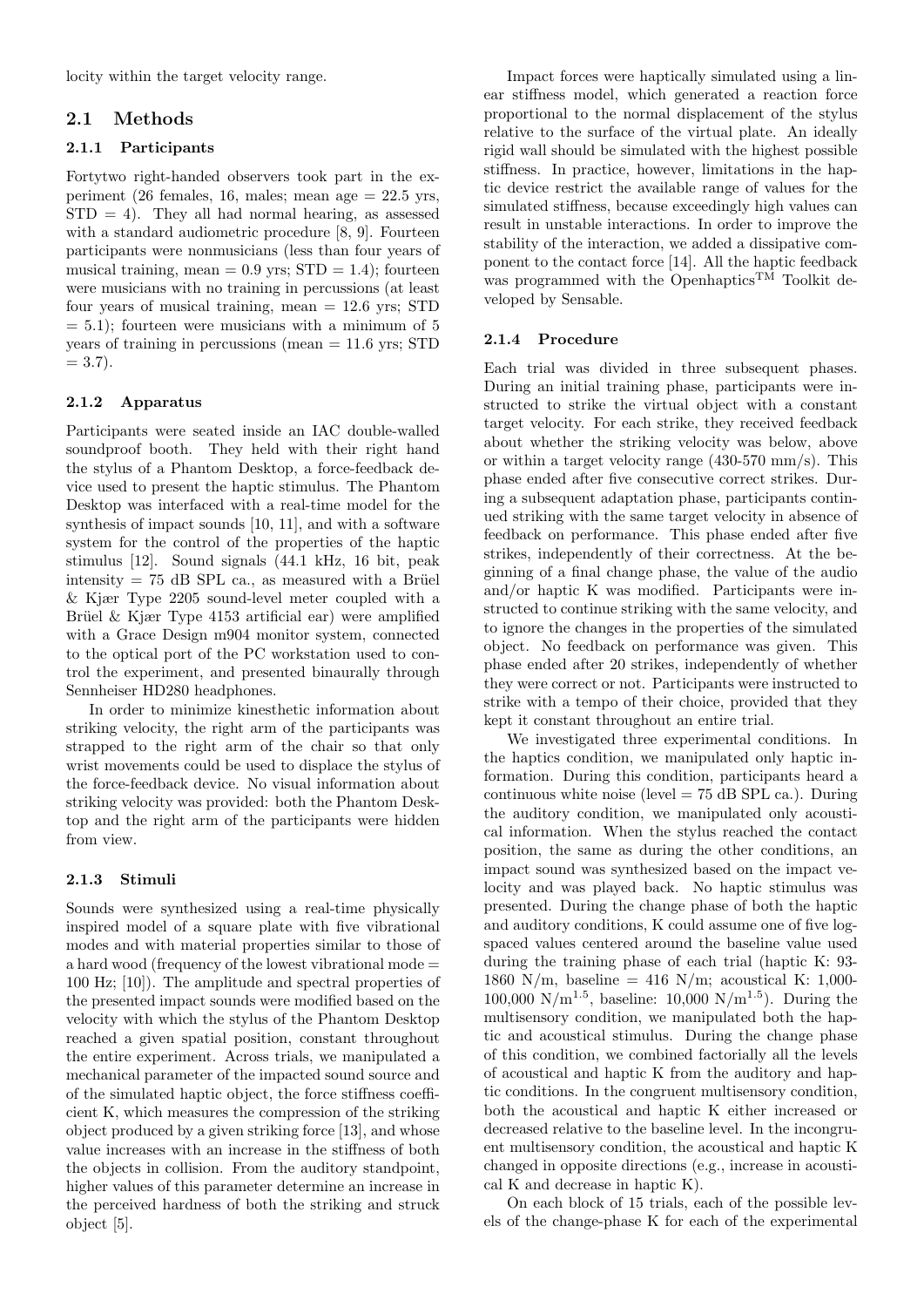

Figure 1: Across-trials average of the change-phase striking velocity for one experiment participant as a function of haptic and acoustical K (square and circles, respectively) in the unimodal and multisensory conditions. Dashed lines bracket the target velocity range. Error bars  $= \pm 1$  SE. Note that haptic and acoustical K have different units of measure.

conditions were presented once (five haptic, five auditory and five multisensory trials). Each block of 15 trials was subdivided into five miniblocks of three trials each. During each miniblock, participants were presented with one trial from each of the three experimental conditions (random order of conditions within each miniblock). Each participant completed 20 blocks of 15 trials each, for a total of 600 trials. Throughout all the multisensory trials, each of the possible combinations of the change-phase nonbaseline haptic and acoustical K values was presented five times, whereas the baseline value for the haptic and acoustical K was presented 20 times. Each participant completed the experiment in three different-day experimental sessions of 1.5 hours each.

#### 2.2 Results

Figure 1 shows the across-trials average of the changephase striking velocity for one of the experiment participants in each of the experimental conditions. We carried out two different analyses, modeling the effect of the experimental factors on either the change-phase striking velocity, or on the number of correct strikes in the same phase of a trial. In both cases, data were analyzed with linear mixed-effects models (LMMs; [15, 16]), a powerful extension of the general linear model. In general, LMMs can include both fixed effects, describing the relationship between independent and dependent variables in the entire population, and random effects, quantifying the variability of the effects of the independent variables within units of interest (in this study, the population of participants). More specifically, the LMMs presented in this paper model the variation of the participant-specific effects within the population of participants as a normal probability density function with a specific mean and variance: the average value of the normal distribution corresponds to the fixed effect and estimates the average effect in the population; the variance of the normal distribution corresponds to the random effect, and estimates the extent to which a specific effect differs across individuals. Differently from classical linear analyses such as ANOVA, with LMMs the effects in a model and the structure of the covariance matrices of the model (e.g., covariance matrix of the model residuals) are object of selection. For all of the models presented in this paper, effects were selected using the top-down strategy described in [16].

#### 2.2.1 Striking velocity

Within a first LMM (Fig. 2, left panel), we modeled striking velocity data from all of the experimental conditions. For each of the participants, we considered the average of the change-phase striking velocity across repeated presentations of the same level of K (haptic and auditory conditions), or repeated presentations of the same combination of haptic and acoustical K (multisensory condition), for a total of 27 data points for each of the 42 participants. We tested for a significant fixed effect of experimental condition (auditory, haptic, multisensory), expertise (nonmusician, musician, percussionist), of the log-transformed haptic and acoustical K, and of all the possible interactions between these factors. We also tested for a random effect of haptic and acoustical K, and for expertise-related differences in the random effect of haptic and acoustical K. The value of the log-transformed haptic and acoustical K was standardized prior to being entered in the LMM. For this reason, the absolute value of the estimates of effect of these variables can be interpreted as a measure of effect size. This standardization also allow comparability of the estimate of the random effect for the same variables. The data of four participants were not included in the final model because they violated the assumption of normality of the participant-specific residuals ([17], Shapiro-Wilk  $W \leq .923, p \leq .046$ . The final model explained 78% of the variance in the input data, and included a significant fixed effect of acoustical K and of experimental condition, of the interaction between acoustical and haptic K, of the interaction between experimental condition, on the one hand, and haptic K or expertise, on the other, and of the interaction between haptic K and expertise,  $F \geq 3.91, p \leq .020, p > .05$ for the nonsignificant fixed effects. Importantly, the effect of acoustical K was not modulated neither by the experimental condition nor by expertise. Overall, higher values of acoustical K thus induced a slower striking velocity, and vice versa. On the contrary, the effect of haptic K was modulated by both the experimental condition and by expertise: as compared to the unimodal haptic condition, in the multisensory condition higher values of haptic K tended to produce faster striking velocities. Also, whereas percussionists struck faster for higher values of haptic K, both nonpercussionist musicians and nonmusicians struck slower for higher values of the same variable (see Fig. 2, left panel). The final model also included a significant random effect of haptic K,  $\chi^2$  $(1,2) = 293.9, p < .001<sup>1</sup>,$  whereas

<sup>&</sup>lt;sup>1</sup>The reference distribution for testing the significance of random effects in a LMM is a mixture of two  $\chi^2$  distribution with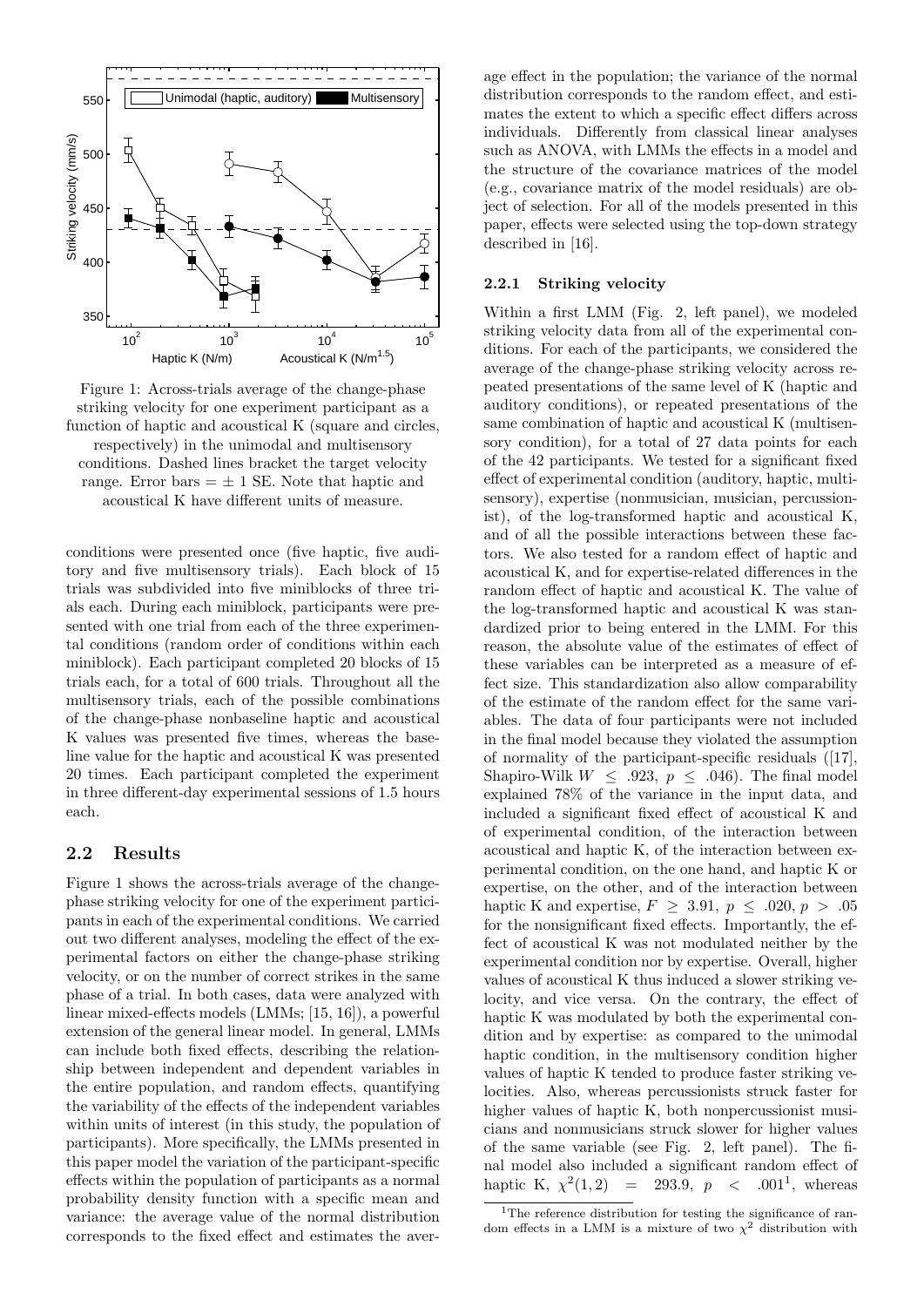

Figure 2: Linear mixed models (LMMs) of striking velocity in all experimental conditions (left panel), and in the multisensory condition (right panel). Both figures show the estimate of the participant-specific effects in the LMMs described in the text. Fixed effect estimates correspond to the x-axis value for which the cumulative normal distributions reach the 0.5 probability; random effect estimates corresponds to the variance, i.e., spread, of the cumulative normal distributions. For negative estimates of the effect of K, striking velocity decreases with increasing

K values and vice versa (Fig. 1), whereas for positive estimates of the effect of K, higher K values produce faster striking velocities and vice versa. For the model presented in the left-panel model, the random effect of acoustical K was nonsignificant, i.e., was not statistically different from zero. For illustrative purposes, we show here the nonzero LMM estimate of this parameter.

the random effect of acoustical K was not significant,  $\chi^2(2,3) = 2.00, p = .470$ . Based on this result, a larger degree of interindividual differences emerged for the effects of haptic K than for those of acoustical K. Finally, no random effect was significantly modulated by expertise,  $\chi^2(5) = 3.80, p = .579$ , indicating the same level of interindividual differences within nonmusicians, musicians and percussionists.

We assessed which among haptic and auditory information influenced most strongly striking velocity in the multisensory condition, i.e., which sensory modality dominated the multisensory context. To this purpose, we analyzed the absolute value of the multisensorycontext participant-specific LMM estimates of the effect of haptic and acoustical K within a repeated measures ANOVA. We included sensory modality as withinsubjects factor (haptic vs. auditory), and expertise as between-subjects factor. The effect of sensory modality was significant,  $F(1,35) = 28.79, p < .001, \eta_p^2 =$ .451, showing that changes in haptic K affected striking velocity more strongly than changes in acoustical K. The effect of expertise and that of the interaction of this factor with sensory modality was not significant,  $F(2,35) \leq 15.34, p \geq .191, \eta_p^2 \leq .011$ , indicating that the strength of the effect of both acoustical and haptic K was not modulated by expertise.

Within a second LMM (Fig. 2, right panel), we modeled striking velocity data from the multisensory condition. For each participant, we considered the average change-phase striking velocity across the repetitions of each of the 16 possible combinations of the nonbaseline change-phase levels of haptic and acoustical K. Within this model, we tested for a significant fixed effect of expertise, of the log-transformed acoustical and haptic K, of the audiohaptic K congruence, and of all the possible interactions with these factors. We also tested for a random effect of haptic and acoustical K, and for expertise-related differences in the random effects for these factors. As with the previous LMM model, the logtransformed values of haptic and acoustical K were standardized prior to entering the LMM model. The residuals for four participants violated the normality assumption, Shapiro-Wilk  $W \leq .875, p \leq .032$ . Even when the data for these participants where removed, the structure of the final model did not change. For this reason, we report here the results for the full dataset. The final model explained 84% of the variance of the input data, and included a fixed effect for haptic and acoustical K, and for expertise and congruence,  $F \geq 3.29, p \leq .048$ . Interestingly, whereas the fixed effect of the interaction between haptic K and congruence was not significant,  $F(1, 543) = 0.01$   $p = .937$ , that of the interaction between acoustical K and congruence was significant,  $F(1, 543) = 19.20 \, p \, \leq \, .001.$  As such, the effect of haptic K was independent of whether this parameter was modified in the same direction as acoustical K. On the contrary, the fixed effect of acoustical K was negative when it was changed in the same direction as haptic K, whereas the same parameter had overall no effect on striking velocity when it changed in the direction opposite to that of the haptic K change (see Fig. 2). Also importantly, no significant interaction emerged between congruence and expertise,  $F \leq 1.71$ ,  $p \geq .182$ , indicating that the congruence of multisensory information had the same effect independently of the level of previous experience with percussion performance. Finally, the selected LMM included a significant random effect of both haptic and acoustical K,  $\chi^2 \geq 292.1$ ,  $p < .001$ . Consis-

equal weight (0.5). Hence the two degrees of freedom reported for this test.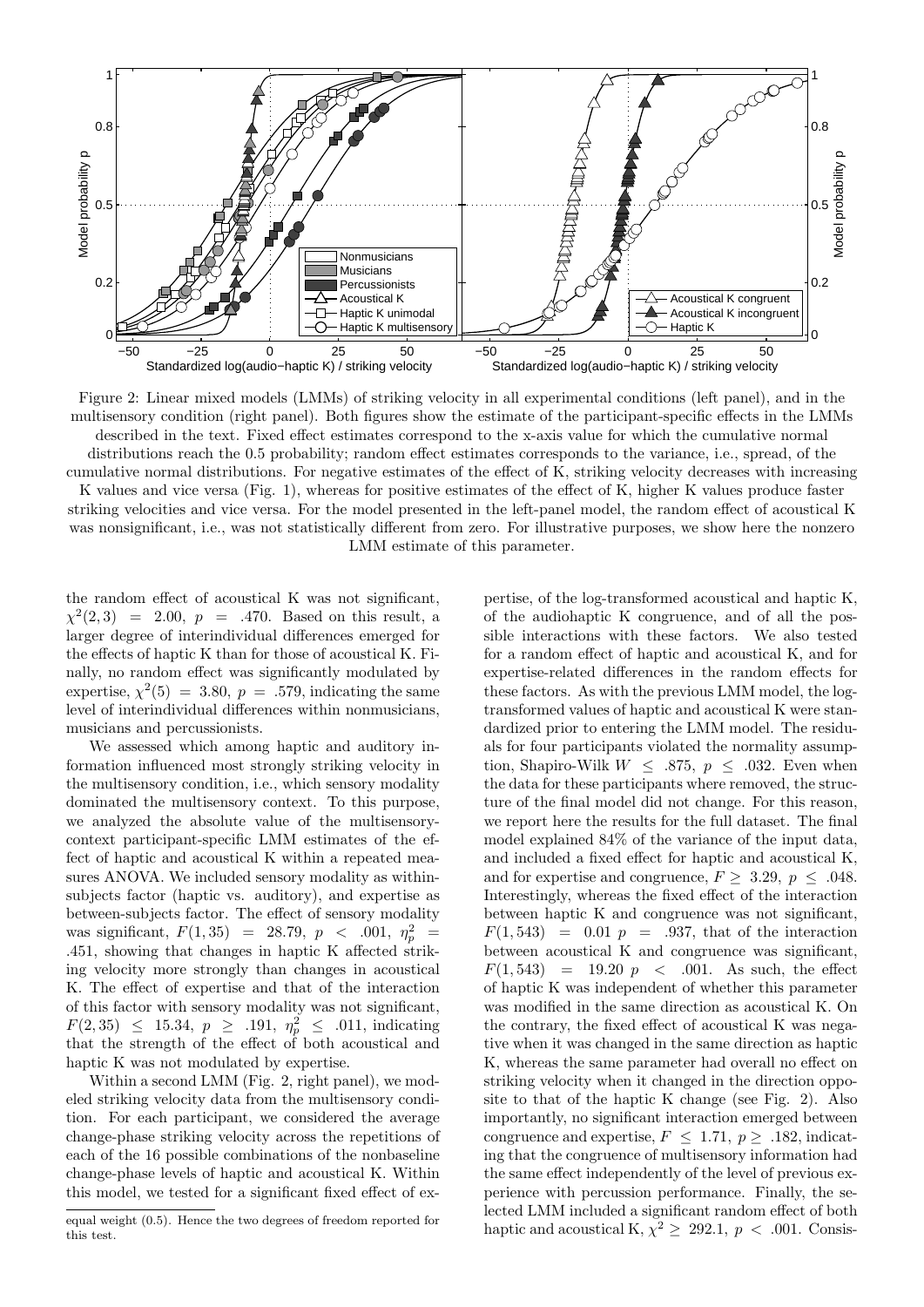

Figure 3: Across-participants average striking performance in all experimental conditions (left panel), and in the multisensory condition (right panel). Error bar  $= \pm 1$  SE.

tently with the model for the data from all conditions, a higher degree of interindividual differences emerged for the effect of haptic K than for the effect of acoustical K, random effect estimate  $= 771.34$  and 38.94, respectively. Also consistently with the model for the data from all conditions, the level of interindividual differences was the same among nonmusicians, musicians and percussionists,  $\chi^2(5) = 1.50, p = .913$ .

#### 2.2.2 Performance

We computed two different LMMs to assess the effect of the experimental manipulations on the measures of striking performance (see Figure 3). Performance was defined as the proportion of change-phase strikes within the target velocity range. For both models, the independent variables haptic and acoustical K were considered as categorical, because their effect on performance were expected to be nonlinear.

The first LMM considered data from all the experimental conditions, and investigated the same effects as the analogue LMM for striking velocity data. Participant-specific data were aggregated across repeated presentations of the same change-phase level of haptic or acoustical K in the unimodal conditions, and across repeated presentations of the same pair of values of haptic and acoustical K in the multisensory condition. The final model explained 70% of the variance of the input data. No participant violated the assumption of residuals normality. The final model included a significant fixed effect of experimental condition, of haptic K and of the interaction between expertise and experimental condition,  $F \geq 6.03, p \lt .001$ . In particular, a significant pairwise performance difference between expertise-related groups emerged only in the haptic condition, where nonmusicians performed significantly worse than percussionists,  $F(1, 168)$  = 10.73, Bonferroni-corrected  $p = .008, F(1, 168) \leq$ 5.29, Bonferroni-corrected  $p \geq .132$  for the other pairwise contrasts. Consistently with the overall weak effect of acoustical K on striking velocity, the effect of this factor on striking performance was not significant,  $F(4, 164) = 1.11, p = .353, p > .05$  for the other effects not included in the final model.

A final LMM model considered only data from the multisensory-condition trials where the change-phase audio and haptic K differed from the baseline level for the training phase. This model mirrored that used to investigate the effect of multisensory congruence on striking velocity. The final model explained 66% of the variance of the input data. The residuals for three participants violated the normality assumption, Shapiro-Wilk  $W \leq .872, p \leq .029$ . Their data were not considered for further modeling. The final model included a significant effect of acoustical and haptic K, and a significant interaction between expertise and audiohaptic congruence,  $F \geq 4.50, p \leq 0.012$ . We initially investigated the interaction between expertise and audiohaptic congruence by testing for a significant effect of congruence within each of the three expertise-related groups of participants. The effect of congruence was nonsignificant for all of the three groups of participants,  $F(1, 140) \leq 5.04$ , Bonferroni-corrected  $p \geq .081$ . Post-hoc pairwise contrasts between expertise-related groups in the congruent and incongruent conditions revealed instead that in the congruent condition nonmusicians performed significantly worse than percussionists,  $F(1, 154) = 7.29$ , Bonferroni-corrected  $p = .046$ ,  $F(1, 154) \leq 2.46$ , Bonferroni-corrected  $p > .712$  for the other pairwise contrasts.

## 3 Conclusions

We investigated the integration of auditory and haptic information in the control of the velocity with which an object is struck. For all participants, in the multisensory context haptics and audition emerged as the dominant and secondary modality, respectively.

Information from the least relevant modality, audition: [1] appeared to be processed robustly independently of contextual influences, i.e., had the same behavioral effects in the unimodal and multisensory context; [2] was processed uniformly across participants, and [3] independently of the level of expertise with the task; [4] had an effect on performance that was sec